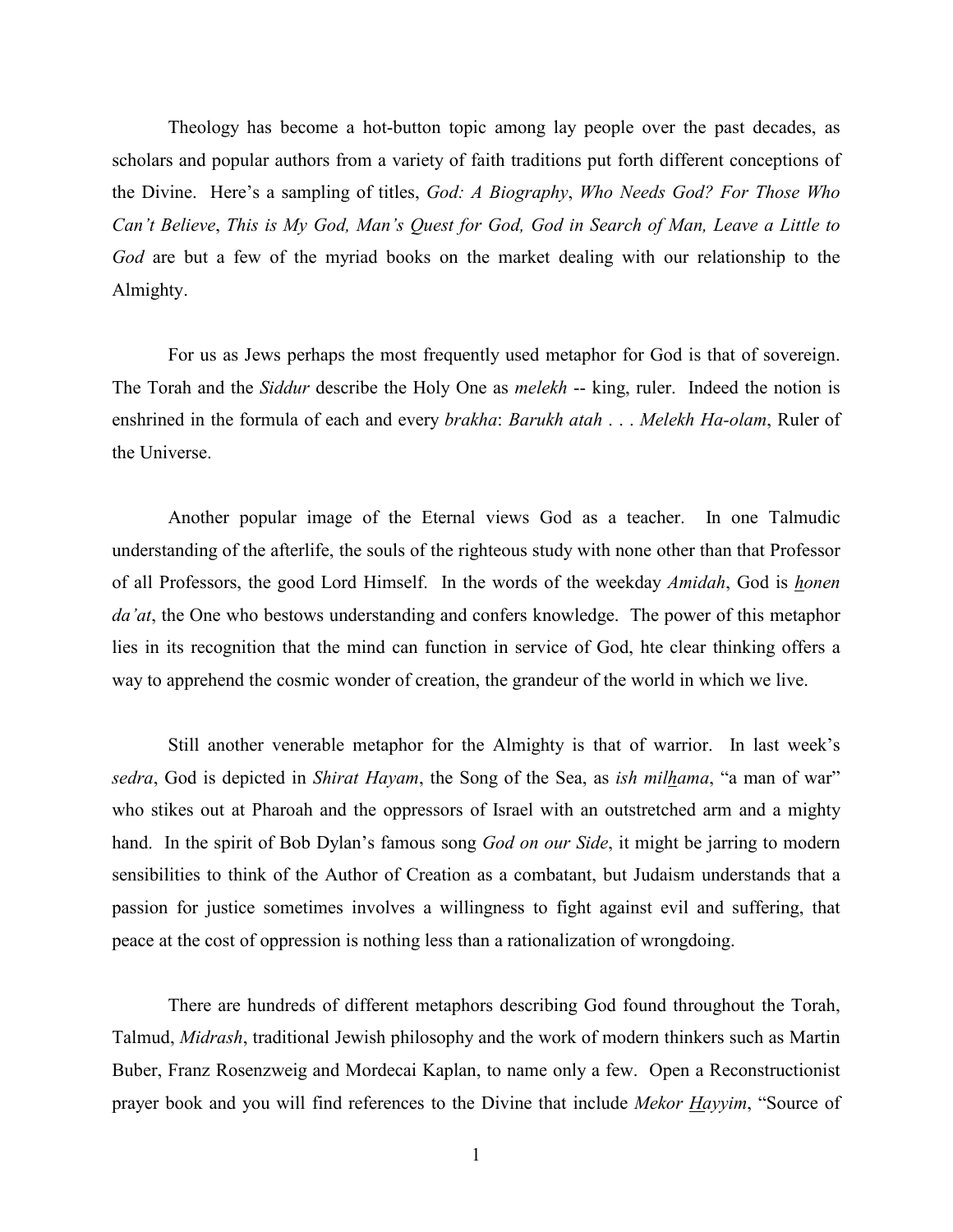Life," or "The Eternal Power that Makes for Salvation." Since God eludes ultimate understanding, because the Holy One is unique, and because our own human conditions change so much day-in and day-out, there is no perfect way to describe God absolutely. To talk about the Almighty requires the use of metaphors, since all discussion of Providence is at best an approximation.

That having been said, one of my favorite metaphors for our relationship with God comes from this week's Torah reading. The portion tells of the thrilling moment when the Jewish people gather at the foot of Mount Sinai to receive Torah. Atop the mountain, amidst thunder and lightning, clouds spread out. The people stand behind Moshe, who climbs to the summit and enters the canopy of clouds. There, alone with God, he receives *Luhot Habrit*, the engraved tablets bearing the Ten Commandments.

The ancient midrashic work known as *Mekhilta d'Rabbi Yishmael* comments, "hbhxn wv ה בא לקבל את ישראל, כחתן זה שהוא יוצא לקראת כלה -- This teaches that God went forth from Sinai to meet Israel like a bridegroom who goes forth to greet the bride" (*Masekhta D'bahodesh*, *parshat Yitro*, chapter 3). In other words, God marries our ancestors at Sinai! Moses, so to speak, stands there as the "best man," while the tablets of the covenant are the *ketubah*, the wedding contract binding God and the Jewish people in a public ceremony of love and mutual caring. In the thematic spirit of coupling, each of the first five commandments of the Decalogue is paired with one of the last five -- number one with six, number two with seven, and so one. That the second commandment, "To refrain from idolatry," is paired with the seventh, "Thou shalt not commit adultery," is hardly accidental. Idolatry is nothing less than cheating on God; even as adultery is so often a form of idolatry, the worship of lust rather than love.

The idea of God as our spouse is found throughout the literature of the Bible. Each weekday morning as a person dons *Tefillin*, the strap is wrapped around one's middle finger as a verse from Hosea is recited, "And I will betroth you forever; I will betroth you with righteousness and justice, goodness and mercy; and I will betroth you with faithfulness and you shall know the Lord" (*Hosea* 2:21). It is a moment of ritual that deliberately mimics the act of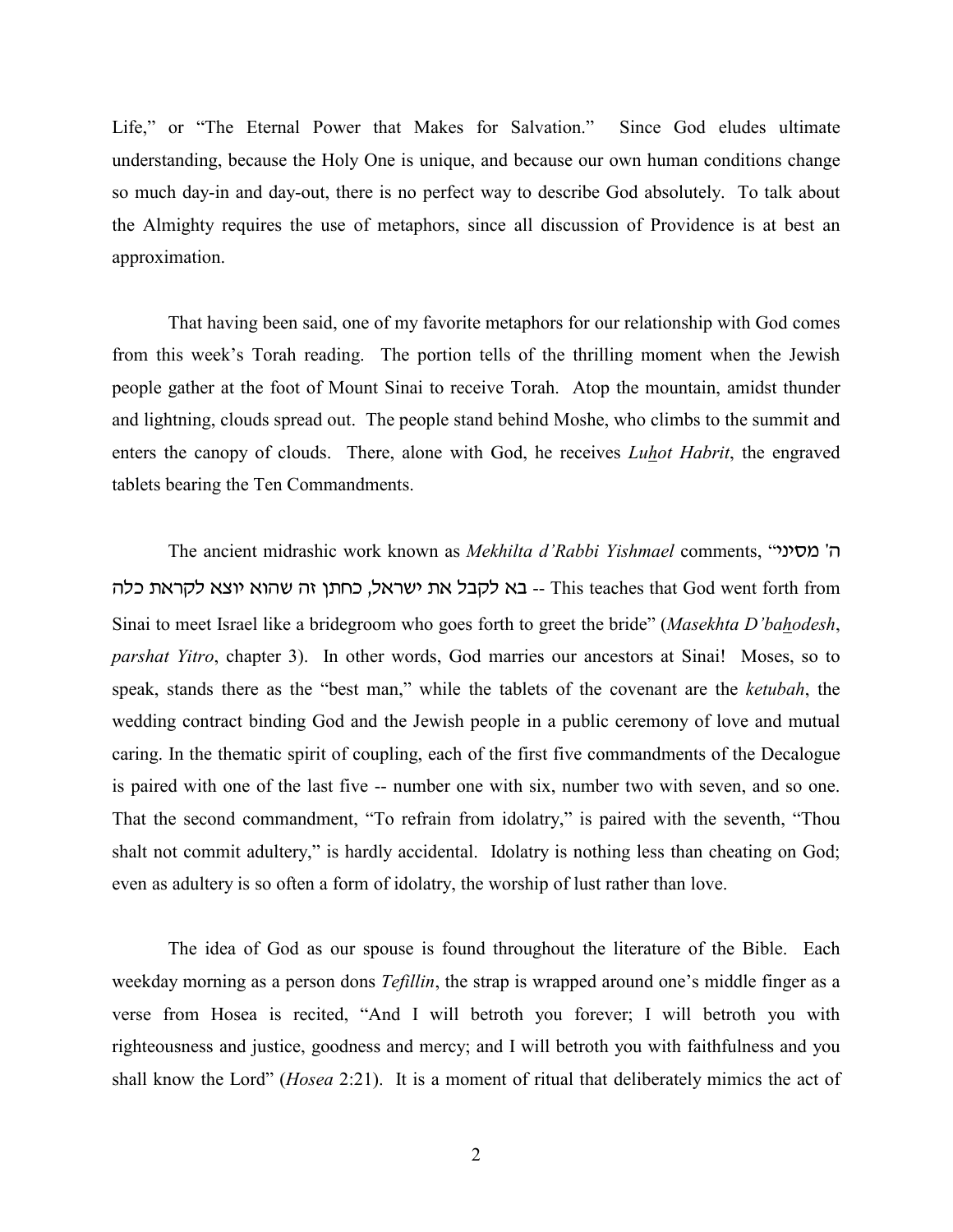marriage underneath the *huppah*. That Hosea uses the term *la-da'at Ado--nai*" to "know" God, is suggestive of what the Bible means when it states that Adam "knew" Eve. Read *Shir Hashirim*, the Song of Songs, and its suggestive love poetry and you'll find a powerful allegory of the longing and love of God for the His beloved, Israel. Consider the erotica of the *Kabbalah*, which envisions a cosmic union between *Tifferet* and *Malkhut*, the spheres that represent masculine and feminine, God and Israel, and you will see the same.

If you think about it, it's a remarkable idea. The metaphor of Sinai as marriage indicates that the core of our relationship with God is the consequence of a mutual love affair. God loves us, and we respond by loving God in return.

Every good marriage periodically hearkens back to the courtship which established the heart of the relationship between husband and wife. Indeed, once a year on *Shavu'ot* we play back our wedding video, so to speak, as we read the account of Revelation at Sinai on the date of our anniversary, that annual remembrance of the moment we were joined in matrimony with God. Two other times during the year, once in the winter and again the summer, as we encounter the giving of Torah as recorded *Parshat Yitro* and *Parshat Va-ethanan*, we also play our wedding video -- much like a couple might choose to do so every now and then for no reason at all . . . which, sometimes, is the best reason of all.

Yet none of us, even those with the happiest of marriages, would want to play our wedding videos every day. Not because the day of our marriage was unimportant, but because none of us inhabit that plane on a daily basis. In like fashion, that the recitation of the Ten Commandments isn't a part of our daily public liturgy isn't a reflection of their insignificance, God forbid; but rather a reminder that Sinai was but the foundation of a relationship that is on-going between ourselves and the Holy One.

Good marriages require that both partners make a commitment to respond to each other's needs and grow with one another. As spouses, we agree to take responsibility for each other, to offer care and support in times of need. And always at the core of a strong relationship, there is a love that grows deeper as the years go by.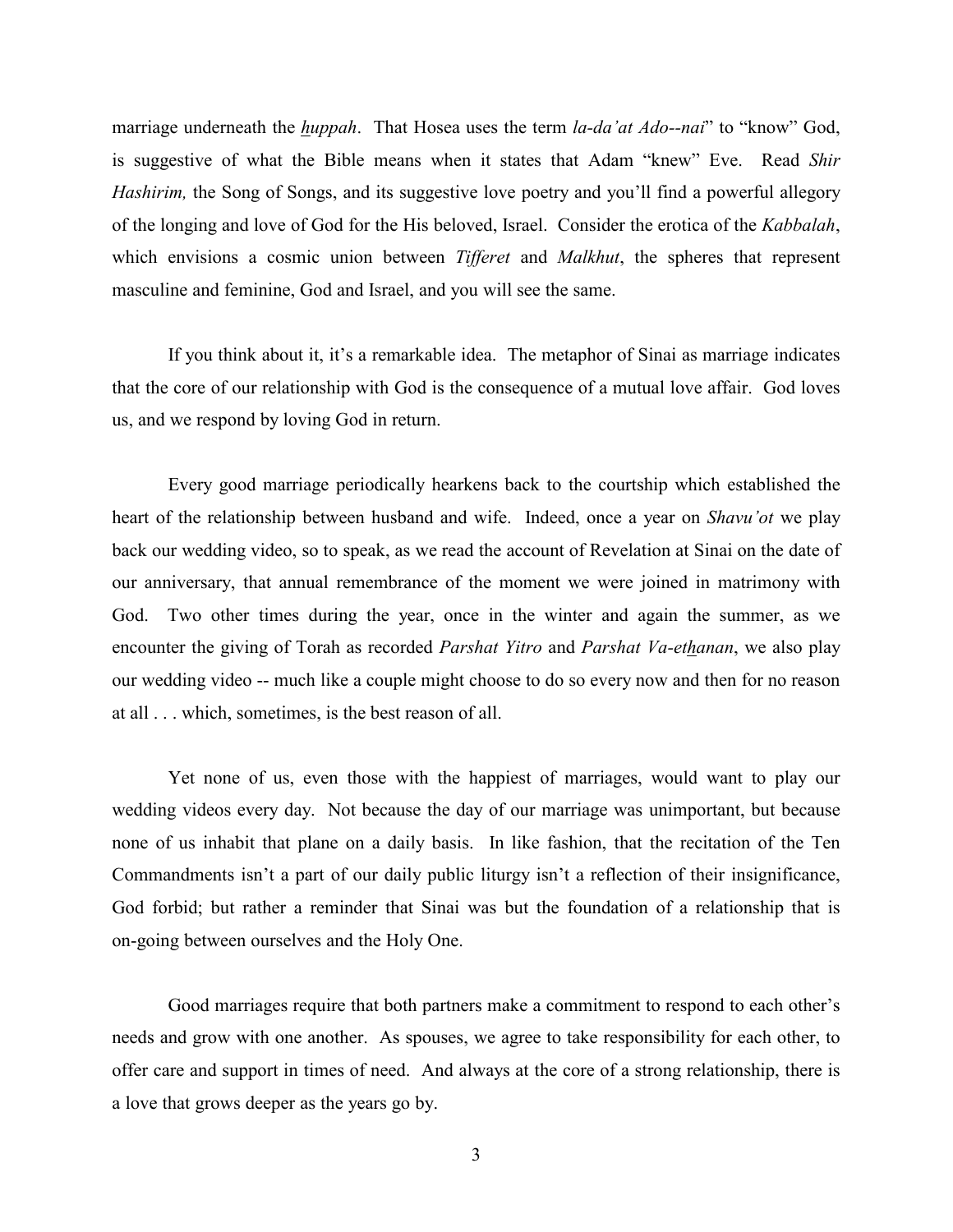So it is with the Jewish people and God. The initial commitments and responsibilities that formalized our relationship are codified in the Torah. But openness to growth and new experiences has resulted in a dynamic and vibrant relationship -- just as it would for any loving couple. Judaism has continued to grow and develop from the time of the Torah's giving, as we and God continue to discover more and more about one another.

In precisely the same way, we as individuals must also grow and discover more about God and our relationship with the Divine. But should we respond with a shrug, saying, "I know all I need to know, I am about as committed as I ever intend to be," what we are really saying is that our relationship with God and Judaism is bereft of passion, grown old and stale, replaced by mechanical gestures and rote thinking. We know that marriages can grow boring and as often as not die from malnourishment as from genuine dislike. The empty-nesters who, without children at home, discover they have little in common and less to talk about. The couples so busy pursuing their separate careers they have little time and less energy to work toward their relationship. Maintaining a relationship with God is no different than with a loved one of the human variety; not to grow it is to diminish it. Speaking not as a rabbi, a "professional Jew," but merely as a human being striving to enhance my own relationship with the Divine, I periodically look to add new spiritual practices to my life as a way of fostering a different dimension of intimacy with the Eternal One. If you have done "the same old same old" with your religious life for many years now, I urge you to venture forth from the world of habit and complacency. Add one thing to your Shabbat observnance, put on Tefillin once a month, celebrate a Yom Tov you never have before. If none of us would want our relationships with spouses to grow monotonous, why wouldn't we want the same for our relationship with God?

There would be far fewer divorces in this world were more couples to realize that love is a decision, not simply a feeling, a verb rather than a noun. At the core of any marriage, beyond the changes, there is something which remains constant -- the mutual obligation to care and respond, a willingness to receive the needs of the other as commandments. Because I love my wife, I respond to her needs by trying to make them my own. I decide to act loving, even when I don't feel loving. And because we are in a marriage with God, we are asked to to take on God's priorities -- the *mitzvot* -- as our own; we are called upon to make a commitment, even when we